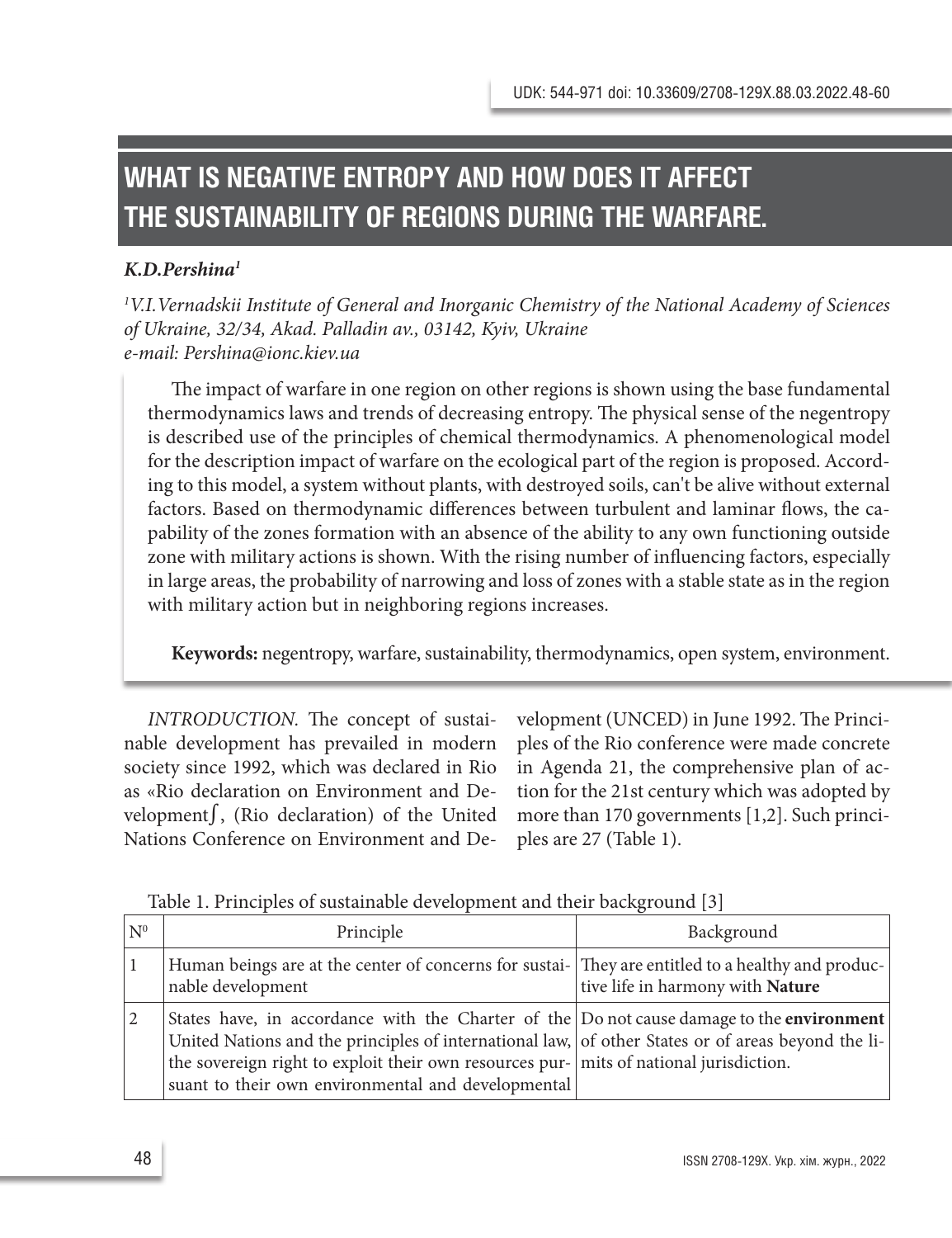|                | policies, and the responsibility to ensure that activi-<br>ties within their jurisdiction or control do not cause<br>damage to the environment of other States or of areas<br>beyond the limits of national jurisdiction.                                                                                                                                                                                                                                                                                                                                                               |                                                                                                                                                                                                                                    |
|----------------|-----------------------------------------------------------------------------------------------------------------------------------------------------------------------------------------------------------------------------------------------------------------------------------------------------------------------------------------------------------------------------------------------------------------------------------------------------------------------------------------------------------------------------------------------------------------------------------------|------------------------------------------------------------------------------------------------------------------------------------------------------------------------------------------------------------------------------------|
| 3              | The right to development must be fulfilled so as to equi- $ $ <b>Environmental</b> needs of present and fu-<br>tably meet developmental and environmental needs of ture generations<br>present and future generations.                                                                                                                                                                                                                                                                                                                                                                  |                                                                                                                                                                                                                                    |
| $\overline{4}$ | In order to achieve sustainable development, environ-<br>mental protection shall constitute an integral part of<br>the development process and cannot be considered in<br>isolation from it.                                                                                                                                                                                                                                                                                                                                                                                            | Environmental protection shall consti-<br>tute an integral part of the development<br>process and cannot be considered in iso-<br>lation from it                                                                                   |
| 5              | All States and all people shall cooperate in the essential<br>task of eradicating poverty as an indispensable require-<br>ment for sustainable development, in order to decrease<br>the disparities in standards of living and better meet<br>the needs of the majority of the people of the world.                                                                                                                                                                                                                                                                                     | Eradicating poverty is an indispensable re-<br>quirement for sustainable development, in<br>order to decrease the disparities in stan-<br>dards of living and better meet the needs<br>of the majority of the people of the world. |
| 6              | The special situation and needs of developing coun-<br>tries, particularly the least developed and those most<br>environmentally vulnerable, shall be given special pri-<br>ority.                                                                                                                                                                                                                                                                                                                                                                                                      | International actions in the field of envi-<br>ronment and development should also<br>address the interests and needs of all<br>countries.                                                                                         |
| 7              | States shall cooperate in a spirit of global partnership to<br>conserve, protect, and restore the health and integrity<br>of the Earth's ecosystem. In view of the different con-<br>tributions to global environmental degradation, States<br>have common but differentiated responsibilities. The<br>developed countries acknowledge the responsibility<br>that they bear in the international pursuit of sustaina-<br>ble development in view of the pressures their societies<br>place on the global environment and of the technolo-<br>gies and financial resources they command. | States shall cooperate in a spirit of glob-<br>al partnership to conserve, protect, and<br>restore the health and integrity of the<br>Earth's ecosystem.                                                                           |
| 8              | To achieve sustainable development and a higher quality States should reduce and eliminate un-<br>of life for all people, States should reduce and eliminate<br>unsustainable patterns of production and consumption<br>and promote appropriate demographic policies.                                                                                                                                                                                                                                                                                                                   | sustainable patterns of production and<br>consumption and promote appropriate<br>demographic policies.                                                                                                                             |
| 9              | States should cooperate to strengthen endogenous ca-<br>pacity building for sustainable development by improv-<br>ing scientific understanding through exchanges of scien-<br>tific and technological knowledge, and by enhancing the<br>development, adaptation, diffusion, and transfer of tech-<br>nologies, including new and innovative technologies.                                                                                                                                                                                                                              | Common building for sustainable deve-<br>lopment by improving scientific under-<br>standing through exchanges of scientific<br>and technological knowledge                                                                         |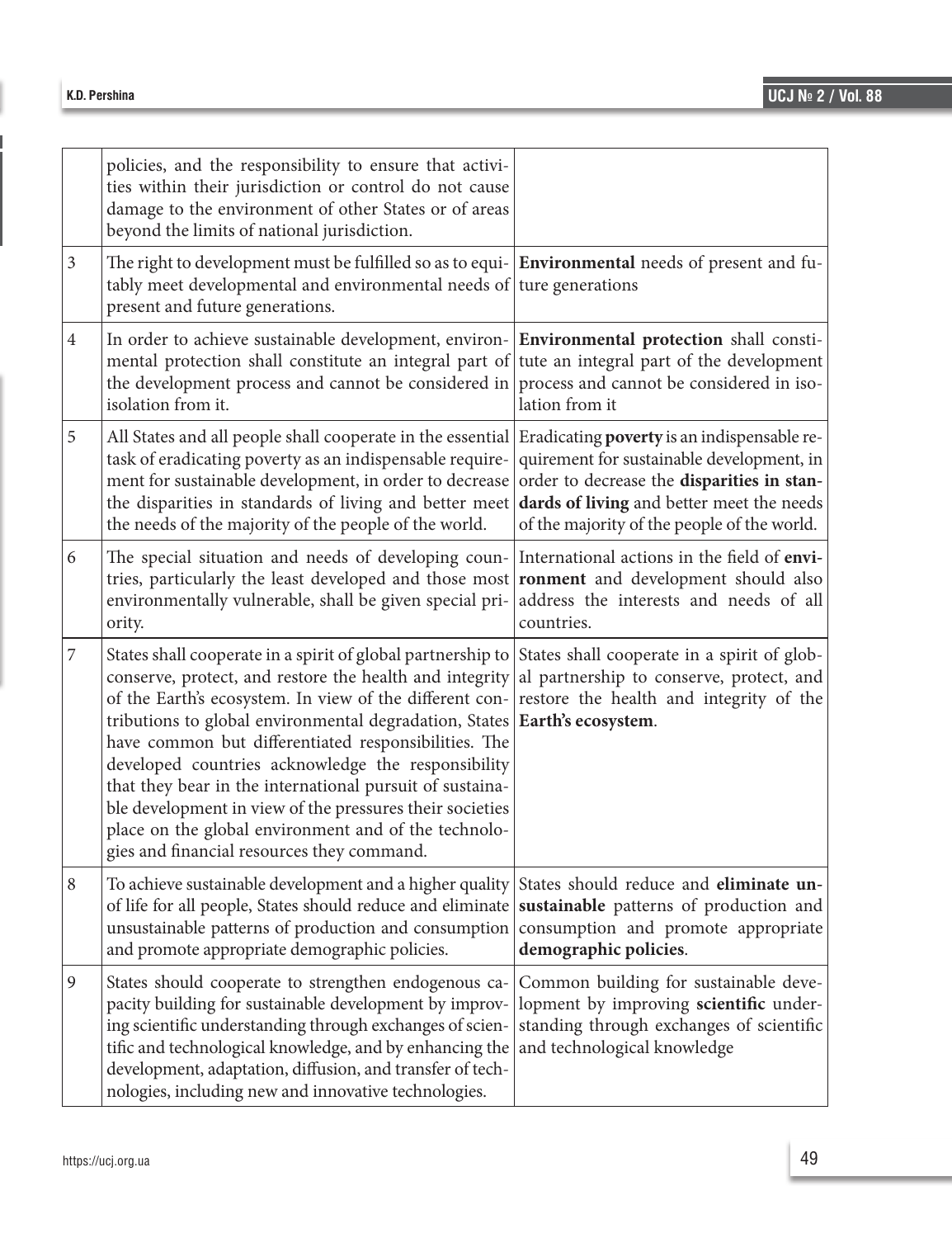| 10 | Environmental issues are best handled with the par-<br>ticipation of all concerned citizens, at the relevant<br>level. At the national level, each individual shall have<br>appropriate access to information concerning the en-<br>vironment that is held by public authorities, including<br>information on hazardous materials and activities in<br>their communities, and the opportunity to participate<br>in decision-making processes. States shall facilitate<br>and encourage public awareness and participation by<br>making information widely available. Effective access<br>to judicial and administrative proceedings, including<br>redress and remedy, shall be provided.                                                                | At the national level, each individual shall<br>have appropriate access to information<br>concerning the environment that is held<br>by public authorities, including informa-<br>tion on hazardous materials and activities<br>in their communities, and the opportuni-<br>ty to participate in decision-making pro-<br>cesses |
|----|---------------------------------------------------------------------------------------------------------------------------------------------------------------------------------------------------------------------------------------------------------------------------------------------------------------------------------------------------------------------------------------------------------------------------------------------------------------------------------------------------------------------------------------------------------------------------------------------------------------------------------------------------------------------------------------------------------------------------------------------------------|---------------------------------------------------------------------------------------------------------------------------------------------------------------------------------------------------------------------------------------------------------------------------------------------------------------------------------|
| 11 | States shall enact effective environmental legislation.<br>Environmental standards, management objectives, and<br>priorities should reflect the environmental and deve-<br>lopmental context to which they apply. Standards ap-<br>plied by some countries may be inappropriate and of<br>unwarranted economic and social cost to other coun-<br>tries, in particular developing countries                                                                                                                                                                                                                                                                                                                                                              | Environmental standards, management<br>objectives, and priorities should reflect<br>the environmental and developmental<br>context to which they apply.                                                                                                                                                                         |
| 12 | States should cooperate to promote a supportive and<br>open international economic system that would lead<br>to economic growth and sustainable development in<br>all countries, to better address the problems of envi-<br>ronmental degradation. Trade policy measures for en-<br>vironmental purposes should not constitute a means<br>of arbitrary or unjustifiable discrimination or a dis-<br>guised restriction on international trade. Unilateral<br>actions to deal with environmental challenges outside<br>the jurisdiction of the importing country should be<br>avoided. Environmental measures addressing trans-<br>boundary or global environmental problems should,<br>as far as possible, be based on an international con-<br>sensus. | To promote a supportive and open in-<br>ternational economic system that would<br>lead to economic growth and sustainable<br>development in all countries, to better<br>address the problems of environmental<br>degradation.                                                                                                   |
| 13 | States shall develop national law regarding liability and<br>compensation for the victims of pollution and other en-<br>vironmental damage. States shall also cooperate in an<br>expeditious and more determined manner to develop<br>further international law regarding liability and com-<br>pensation for adverse effects of environmental damage<br>caused by activities within their jurisdiction or control<br>to areas beyond their jurisdiction.                                                                                                                                                                                                                                                                                               | To develop national and international law<br>regarding liability and compensation for<br>the victims of pollution and other envi-<br>ronmental damage.                                                                                                                                                                          |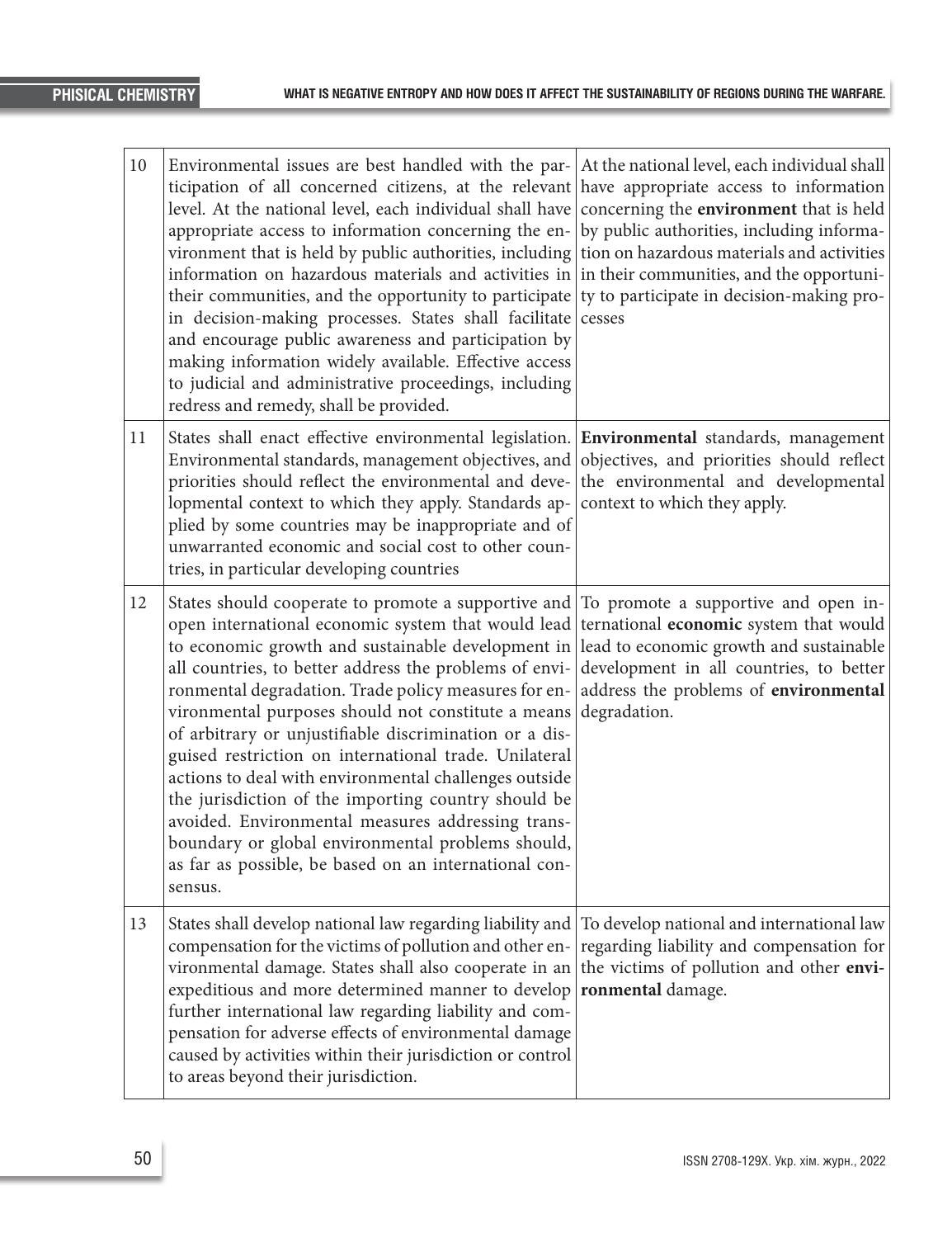| 14 | States should effectively cooperate to discourage or Cooperation to discourage or prevent the<br>prevent the relocation and transfer to other States of<br>any activities and substances that cause severe envi-<br>ronmental degradation or are found to be harmful to<br>human health.                                                                  | relocation and transfer to other States of<br>any activities and substances that cause<br>severe environmental degradation or are<br>found to be harmful to human health. |
|----|-----------------------------------------------------------------------------------------------------------------------------------------------------------------------------------------------------------------------------------------------------------------------------------------------------------------------------------------------------------|---------------------------------------------------------------------------------------------------------------------------------------------------------------------------|
| 15 | In order to protect the environment, the precautionary<br>approach shall be widely applied by States according to<br>their capabilities. Where there are threats of serious or<br>irreversible damage, lack of full scientific certainty shall<br>not be used as a reason for postponing cost-effective<br>measures to prevent environmental degradation  | To protect the <b>environment</b> and to pre-<br>vent environmental degradation                                                                                           |
| 16 | National authorities should endeavor to promote the in-<br>ternalization of environmental costs and the use of eco-<br>nomic instruments, taking into account the approach<br>that the polluter should, in principle, bear the cost of<br>pollution, with due regard to the public interest and<br>without distorting international trade and investment. | To promote the internalization of envi-<br>ronmental costs and the use of economic<br>instruments                                                                         |
| 17 | Environmental impact assessment, as a national instru-<br>ment, shall be undertaken for proposed activities that<br>are likely to have a significant adverse impact on the en-<br>vironment and are subject to a decision of a competent<br>national authority                                                                                            | Environmental impact assessment                                                                                                                                           |
| 18 | States shall immediately notify other States of any nat- Environmental security<br>ural disasters or other emergencies that are likely to<br>produce sudden harmful effects on the environment of<br>those States. Every effort shall be made by the interna-<br>tional community to help States so afflicted.                                            |                                                                                                                                                                           |
| 19 | States shall provide prior and timely notification and Transboundary environmental<br>relevant information to potentially affected States on<br>activities that may have a significant adverse trans-<br>boundary environmental effect and shall consult with<br>those States at an early stage and in good faith.                                        | effect<br>and environmental security                                                                                                                                      |
| 20 | Women have a vital role in environmental management Gender policy<br>and development. Their full participation is therefore<br>essential to achieve sustainable development.                                                                                                                                                                              |                                                                                                                                                                           |
| 21 | The creativity, ideals and courage of the youth of the<br>world should be mobilized to forge a global partnership<br>in order to achieve sustainable development and ensure<br>a better future for all.                                                                                                                                                   | The place of youth in sustainable develop-<br>ment, youth policy                                                                                                          |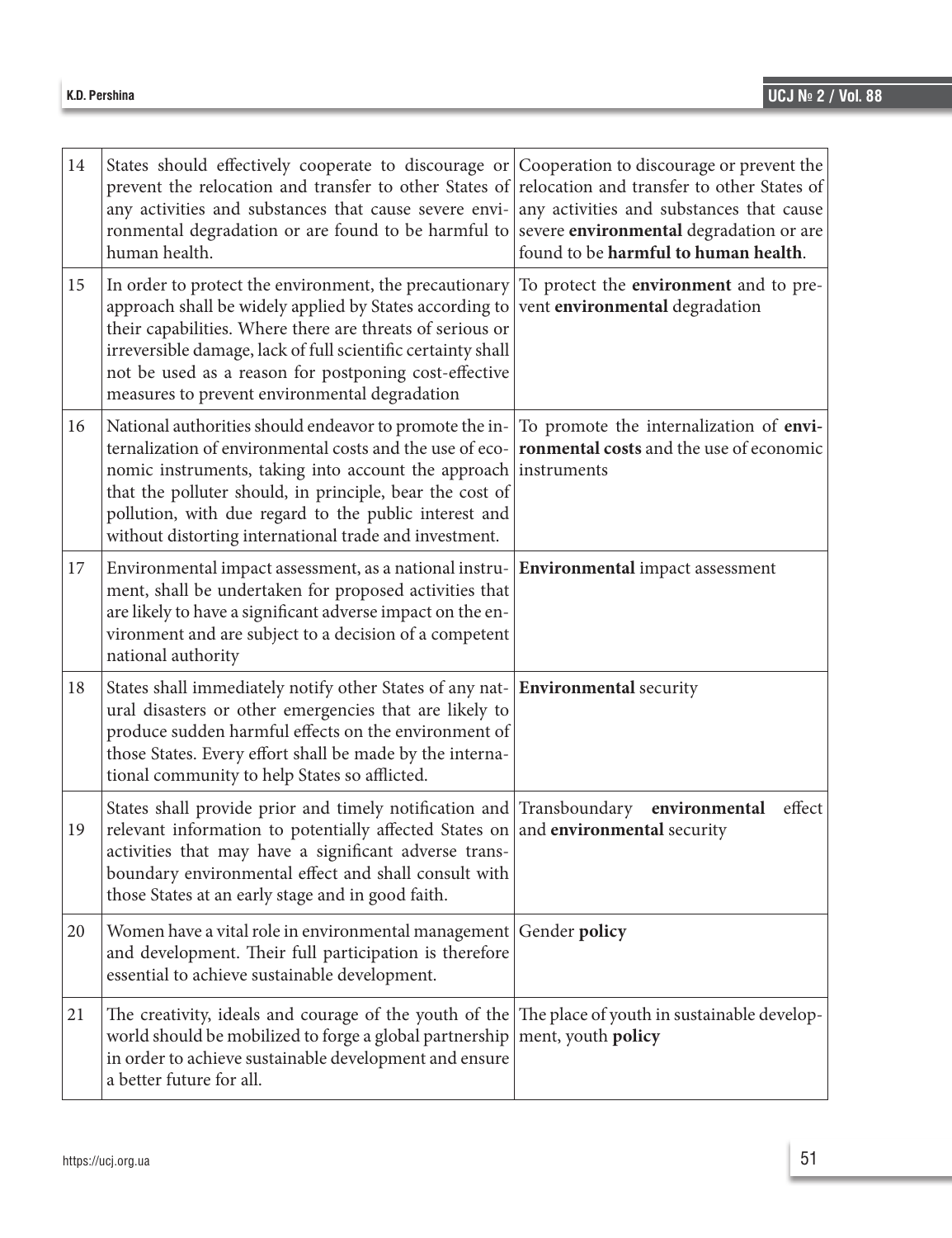| 22 | Indigenous people and their communities and other<br>local communities have a vital role in environmental<br>management and development because of their know-<br>ledge and traditional practices. States should recognize<br>and duly support their identity, culture and interests<br>and enable their effective participation in the achieve-<br>ment of sustainable development. |                                                                                              |
|----|--------------------------------------------------------------------------------------------------------------------------------------------------------------------------------------------------------------------------------------------------------------------------------------------------------------------------------------------------------------------------------------|----------------------------------------------------------------------------------------------|
| 23 | The environment and natural resources of people un- Indigenous people policy<br>der oppression, domination and occupation shall be<br>protected                                                                                                                                                                                                                                      |                                                                                              |
| 24 | Warfare is inherently destructive of sustainable deve- $\vert$ To protect <b>environment</b> in times of war-<br>lopment. States shall therefore respect international fare<br>law providing protection for the environment in times<br>of armed conflict and cooperate in its further develop-<br>ment, as necessary.                                                               |                                                                                              |
| 25 | Peace, development and environmental protection are<br>interdependent and indivisible.                                                                                                                                                                                                                                                                                               | Peace, development, and environmental<br>protection are interdependent and indi-<br>visible. |
| 26 | States shall resolve all their environmental disputes To resolve<br>peacefully and by appropriate means in accordance<br>with the Charter of the United Nations.                                                                                                                                                                                                                     | environmental<br>disputes<br>peacefully                                                      |
| 27 | States and people shall cooperate in good faith and in a $\sqrt{ }$ To further development of international<br>spirit of partnership in the fulfilment of the principles law in the field of sustainable develop-<br>embodied in this Declaration and in the further deve-<br>lopment of international law in the field of sustainable<br>development.                               | ment.                                                                                        |

If you look at these principles, there are only seven from twenty-seven, which would not mention the environment. Moreover, the twenty-four principles are like a non-understanding declaration. There are no differences between international warfare, military action, and national military conflicts. And, from my point of view, such a definition creates some difficulties to resolved environmental problems and problems of region's sustainability. The question arises why? The answer to these questions is the purpose of my work.

*SUSTAINABLE DEVELOPMENT AND NEGENTROPY IN OPEN NONEQUILIBRI-UM SYSTEMS*. Let's start from the basic principles of thermodynamics for open nonequilibrium systems (including all ecological systems). It is nessesary to understand thier ability to sustanable development. At the beginning of the 20th century, V.I. Vernadsky introduced a term named negative entropy [4], the physical meaning of which was improved in the works of E. Schrödinger [5,6], I.R. Prigogine [7], Klimontovich [8,9] and others [10,11]. Such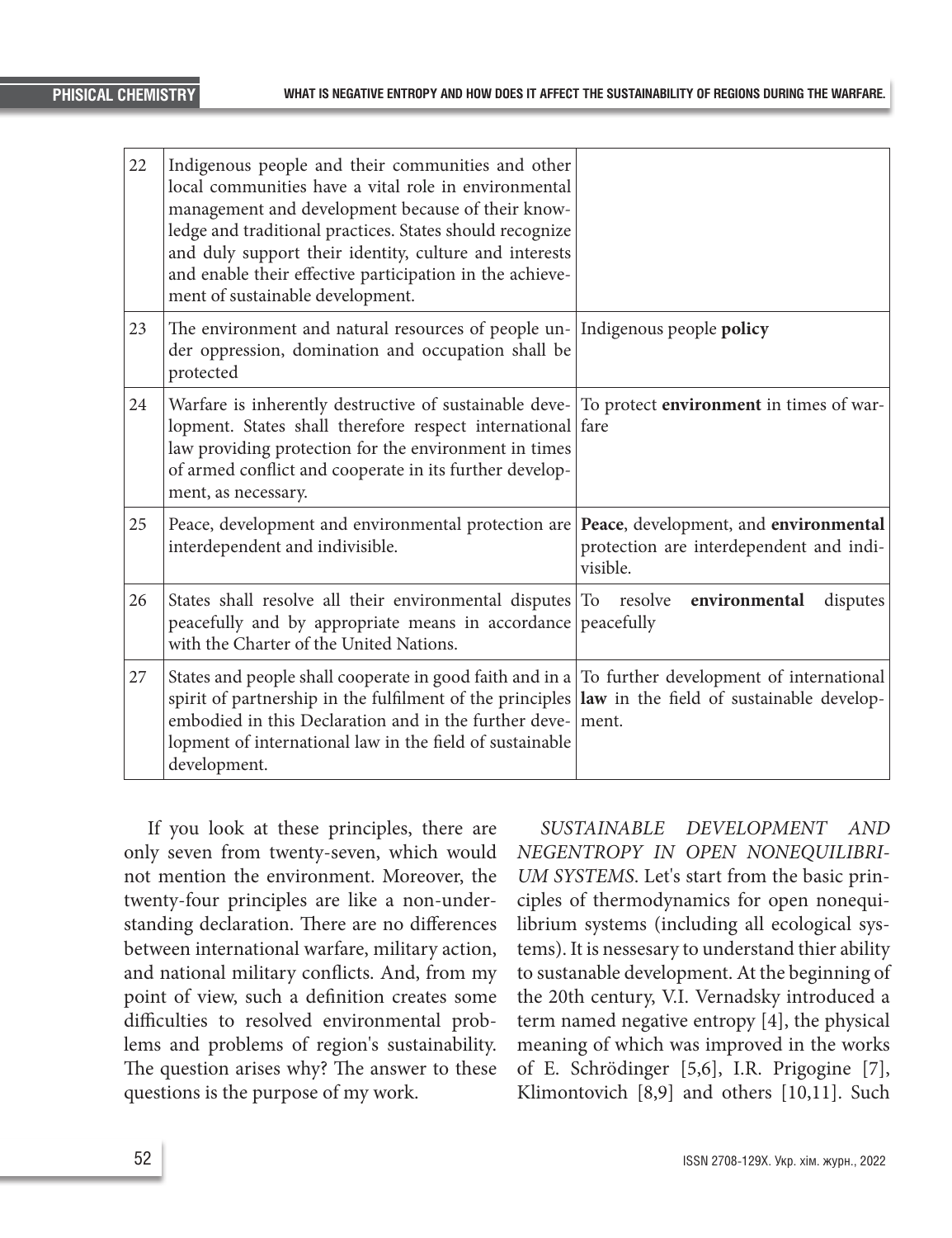the maximum values of entropy, 3 – the entropy of a fully ordered system is zero. However,

works were based exclusively on classical physical parameters: temperature, pressure, energy, and such a statistically distributed parameter as entropy. But to consider macroscopic phenomena, only entropy allows us to statistically describe the degree of chaos and ability of the free energy  $\Delta G$ : closed system for independent existence. independent existence. sustanting development. At the beginning of the beginning of the 20th century, V.I. Vernadisky introduced at the 20th century, V.I. Vernadisky introduced at the 20th century, V.I. Vernadisky introduced at the 20th century independent existence.

The classical form of the second law of thermodynamics entropy with the second law of the second law of the second  $\frac{1}{2}$ modynamics connects entropy with the mea-<br>The Gil sure of heat transferred to the system. Substance

$$
dQ = TdS \tag{1}
$$

pate spontaneously. Dissipation of heat is the According to this law, heat tends to dissibase of entropy changes [12].

Boltzmann gave the following formulation of entropy:

$$
S = k \cdot lnW, \qquad (2) \qquad \text{GIDDS energy of the system decr}
$$

the macrostate,  $R$  – the universal gas con-<br>alize the macrostate,  $R$  – the universal gas con-<br>means that the stant,  $W$  – the number of microstates that re-  $\;$  tion (3) that a  $k=R/N_A = 1.38 \cdot 10^{-23}$  J / K – the Boltzmann constant.

the maximum values of the least reactions. cosystem, heat is transferred ation or catalytic reaction tions:  $1 -$  the most probable state of the least reactions. global planetary ecosystem, heat is transferred ation or catalytic reaction This equation is the base for such allegaprobable state of an isolated system is spontaneously realized, 2 – the most uniform distribution leads to the maximum values of entropy, 3 – the entropy of a fully ordered system is zero. However, Boltzmann equation (2) can't answer the questions: why entropy must be negative? What does it mean? There are two answers to these questions: first, in all chemical and biochemical transformations in the primarily from the hot sun to the cold Earth, in which case the negative sign reflects the direction of the process [10–11]. Secondly, there is a conclusion from the second law of thermodynamics, which regulates the spontane-

exclusively on classical physi- ous realization of any chemical reaction under mperature, pressure, energy, constant temperature and pressure and, at the ically distributed parameter – same time, reflects the influence of enthalpy  $\alpha$  consider macroscopic phe- and entropy on the direction of chemical proropy allows us to statistically cesses. This factor is the change in the Gibbs exclusively on classical physi- ous realization of any chemical reaction under  $\mathcal{L}$ . Schrödinger [5,6], I.R. Prince  $\mathcal{L}$ , T.R. Prince and others indicate and others are  $\mathcal{L}$  and  $\mathcal{L}$ . beauty distributed parameters same time, reflects the imagine of changing ropy allows us to statistically cesses. This factor is the change in the Gibbs  $\text{e}^{\text{e}}$  allows us to statistically describe the decomposition for the system for system for  $\text{e}^{\text{e}}$ same time, reflects the influence of enthalpy and entropy on the direction of chemical profree energy ΔG:

$$
\Delta G = \Delta H - T\Delta S. \tag{3}
$$

tropy with the mea-<br>The Gibbs energy is attributed to 1 mol of  $dQ = T dS$  (1) isocially isomerinal processes,  $\Xi$  in a simulation of the formation of the formation of the formation of the formation of the formation of the formation of the formation of the formation of the formation of  $dO = T dS$  isobaric-isothermal processes,  $\Delta H$  – is an ensubstance and is expressed in kJ / mol. For

heat tends to dissi- The  $\Delta G$  of the most stable modification of bllowing formulation pressure, chemical reactions can proceed spon- $\alpha$ , heat tends to dissi-<br>The  $\Delta G$  of the most stable modification of  $[12]$ . equal to zero. At constant temperature and the formation of a simple substance is taken  $T_{\text{total}}$  (emperador and  $\frac{1}{2}$  $\alpha$  that discretion in which the  $\alpha$  $\alpha$  Gibbs energy of the system decreases ( $\Delta G < 0$ ). taneously only in the direction in which the

 $= R \cdot inv$ , (2) Choose strong of the system assessed (2 covers).<br>Thus, if  $\Delta H \le 0$  (exothermic reaction) and  $k = R - \ln 3$  boltzmann constant of  $\frac{3}{8}$  (chilopy increases), it follows from equa-The base for such a large for such allegations: 1 – the most probable state of the most probable state of the least probable state  $\eta$ is the base for such allega- include almost all oxidation and respiration <sup>-23</sup> J / K – the Boltzmann con-<br>S>0 (entropy increases), it follows from equa-The distribution is the most probable state of the probable state probable state most probable states in the least probable state in the least probable state in the least probable state in the state of the least probable s is the base for such allega- include almost all oxidation and respiration tion (3) that at all temperatures –  $\Delta G$  <0. It means that the reaction can proceed spontareactions.

 $\text{m}$  isolated system is sponta-<br> $\text{m}$  if  $\Delta H \leq 0$  and  $\Delta S \leq 0$ , the reaction is possi- $\mathcal{L}$  – the most unnorm distri- bio provided when the absolute value of nega- $\epsilon$  maximum values of entro-<br> $\epsilon$  is the  $\Delta$  planetary equation for the SHO sunsetred primarily from the  $\epsilon$  $t_{\text{tot}}$  of a runy ordered system as greater than the entropy factor  $t_{\text{tot}}$ , such  $t_{\text{tot}}$ .  $\frac{1}{2}$  behavior (2) can't conditions are realized either at same left y low looks it mean? There are two factors that significantly increase the system's reflects the influence of the change interest.<br>
processes the direction of the direction of chemical direction of chemical directions: first, in all chemi-<br>
entropy and are closely connected to the preprocesses. The change in the change in the Gibbs free energy Connected to the pre-<br>ical transformations in the sence of any radiation, including the solar radian isolated system is sponta-<br>If  $\Delta H < 0$  and  $\Delta S < 0$ , the reaction is possi-2 - the most uniform distri- ble provided when the absolute value of negathe maximum values of entro- tive ΔH in the equation for the Gibbs energy py of a fully ordered system is greater than the entropy factor TΔS. Such Boltzmann equation (2) can't conditions are realized either at sufficiently low ation or catalytic reactions involving enzymes.

negative sign reflects the di- ble provided that T $\Delta S$  is greater in absolute cess [10-11]. Secondly, there value than  $\Delta H$ , and this is realized at sufficient- $T_{\text{tot}}$  second law of the  $T_{\text{tot}}$  mgn temperatures. At mgn temperatures, en regular the spontane the reactions often are to be accompanied by ne hot sun to the cold Earth, If  $\Delta H > 0$  and  $\Delta S > 0$ , the reaction is possihe second law of ther- ly high temperatures. At high temperatures, ich regulates the spontane- the reactions often are to be accompanied by

equation (3) that at all temperatures –  $\alpha$  is means that the reaction can proceed the reaction can proceed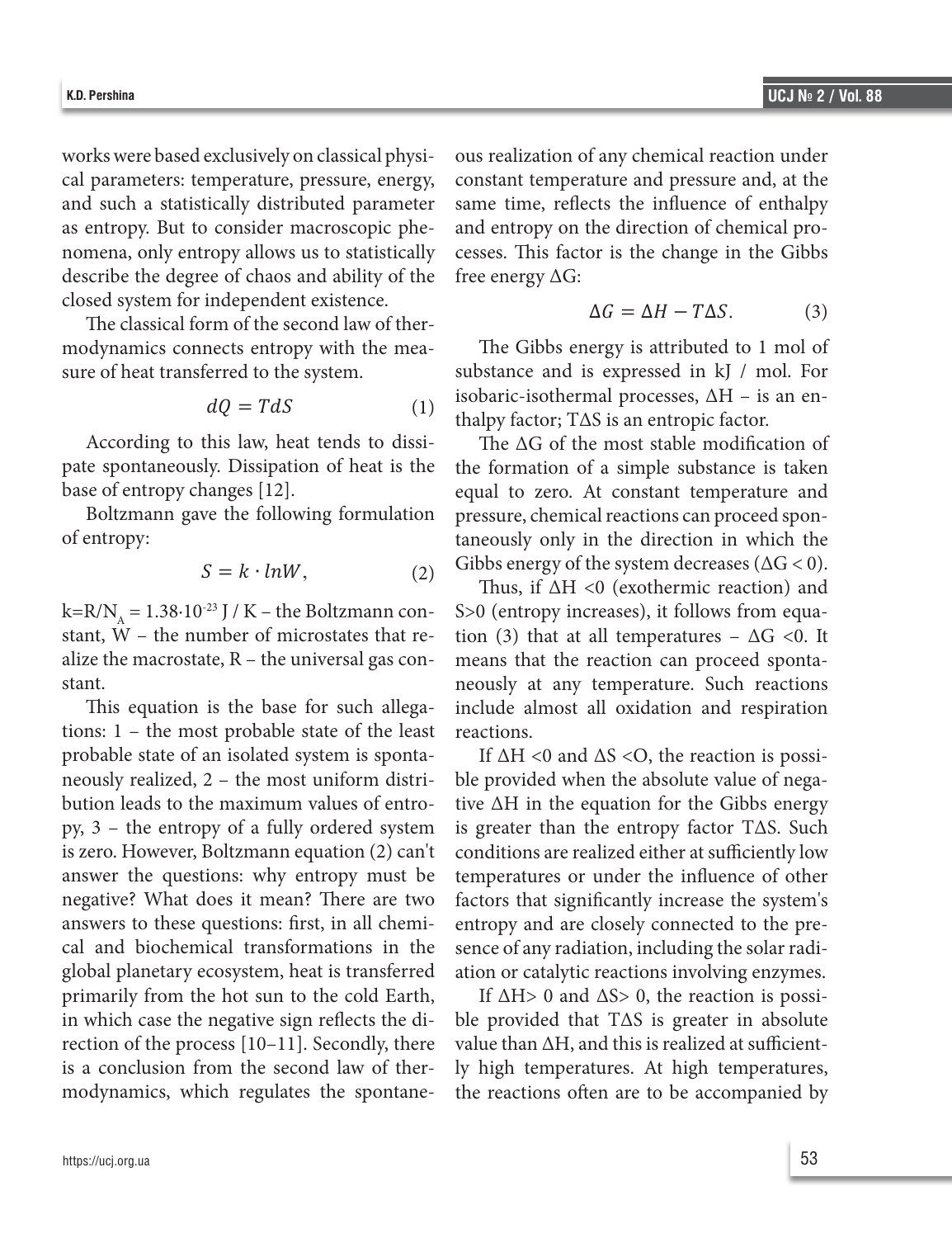an increase in entropy. The values of  $ΔH$ ,  $ΔS$ , and ΔG depend on the nature of substances, their physical state, and concentrations.

Thus, the negative value of entropy is a more formalized name for the system's state, which indicates an exaggeration of the entropy factor over the enthalpy. The same exaggeration lies in the base of existing of life. In a global sense, it allows us to talk about the extraordinary impact of living matter on planetary processes, their development, and the stability of existence and development of the biosphere [4]. Especially, to the part of the biosphere that is associated with the production of organic matter using carbon dioxide. Let's consider terrestrial ecosystems. These ecosystems are the largest significant global sinkers of carbon dioxide, besides the oceans [13]. About 120 Pg  $C \cdot a^{-1}$  $(Pg = 10^{15}g) CO<sub>2</sub>$  is absorbed annually on our planet due to the terrestrial part of plants, but since 1999 there has been a significant loss of biologically fixed carbon against the background of increasing  $CO<sub>2</sub>$  emissions [13]. However, the global carbon cycle and the environmental processes that contribute to it are not sustainable but rather highly dynamic. This dynamic realizes due to many factors, which makes it difficult to model the distribution and binding of  $CO<sub>2</sub>[14]$ . Moreover, some factors are completely unpredictable – it is a criminal human activity aimed at destroying ecosystems, especially large ecosystems (forests and steppes) with large amounts of plant biomass, which is involved in the fixation of atmospheric carbon dioxide. The most unpredictable and dangerous factors are military action, which leads not only to the physical destruction of sustainable ecosystems, which can take decades to recover but also a local increase in combustion products containing

large amounts of  $CO<sub>2</sub>$ , nitrogen compounds that destroy the ionosphere, namely planetary Ozone Layer [15]. It should be noted, that soil destruction due to fires lead to increased dissipation of  $CO_2$ ,  $CH_4$  and  $N_2O$  through microbial activity between the atmosphere and soils. The maximum increase in these flows is observed in the burned soils of spruce. Thus, in burned forests, microbial respiration can supply additional carbon dioxide of approximately 14.7 t C / ha, which in terms of  $CO_2$  is 44.1 t / ha and can last for at least ten years [16]. Therefore, warfare, even in a small area, can not only simultaneously increase greenhouse gas emissions by hundred times and remains a source of additional CO<sub>2</sub> emissions into the atmosphere for decades. A simple calculation of such emission in an area of 100 km2 for ten years has additional  $4.41 \cdot 10^6$  tons of carbon dioxide without other sources of its incoming. Thus, a system that has not any plants and destroyed soils already enters a state where it is impossible to implement oxidation or respiration reactions ΔH < 0. Under destruction of the balance of  $CO<sub>2</sub>$  binding (photosynthesis reaction) with its reverse emission during respiration, the ΔS of such a system becomes state with  $\Delta S$  <0. Such system begins to be in the state, where it cannot exist on its own (lost ability to spontaneous chemical reactions) without additional factors.

*THE ECOLOGICAL OPEN SYSTEM IN LAMINAR AND TURBULENT STATE.* Now, look at such an ecosystem in terms of the thermodynamics of open systems, in which the changing of entropy is the main parameter. In open systems, the changing of entropy  $( \Delta S )$  is a measure of chaos. They do have not a concept of energy, but there is a concept of effective energy  $(E_{\text{eff}})$ , which is a function of the distri-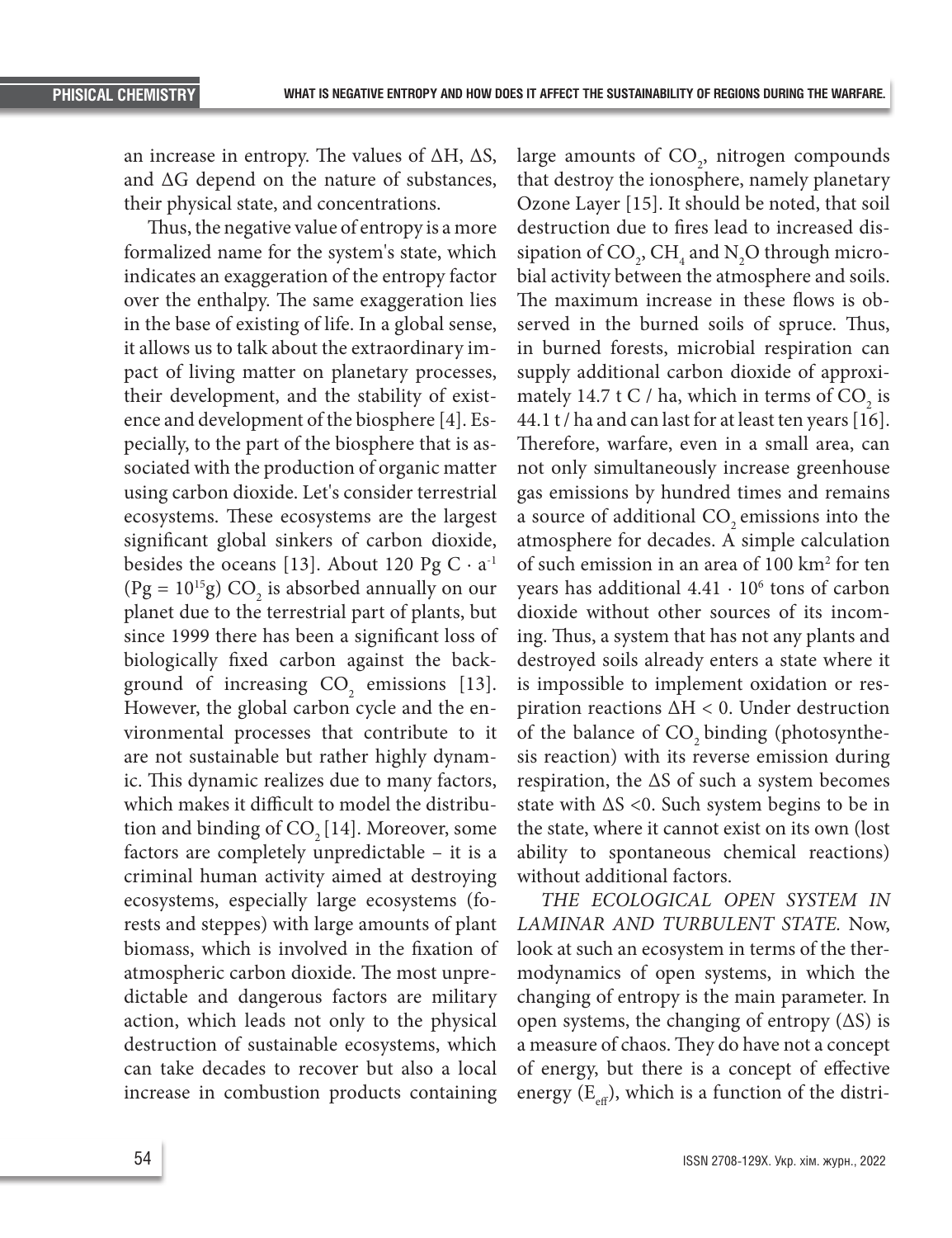⃗⃗ (6)

bution of physical chaos. Analytically, this is an effective Hamiltonian (H $_{\rm eff}$ ):

$$
H_{eff} = -lnf_0 \ . \tag{4}
$$

However, when changing the control parameter of the system, this function is not preserved in most cases [9, 12]. Therefore, to use the entropy difference  $\Delta S = S_0 - S_1$  to estimate the degree of the chaos at the system, it is necessary to replace the functions  $f_0$ ,  $S_0$  with normalized or renormalized functions [8, 9]. Consider a simple two-component system in which However, when changing the control parameter of the system, this function is not the state of complete physical chaos coincides  $S_0 - S_1 = -\int \left( ln \frac{f_1(x)}{\bar{f}_0} \right) f_1(x) dx \ge 0$ with the equilibrium state (in the thermody- $\frac{1}{2}$ )  $\frac{1}{2}$ namics of ecological systems, this state consid-<br>  $\vec{T}(a) \geq 1$ . ered as the death of such a system). Then in a the state of complete physical chaos coincides with the equilibrium state (in the thermodynamics the degree of the chaos at the system, it is necessary to replace the functions f0, S0 with preserved in most cases [9, 12]. Therefore, to use the entropy difference ΔS = S0-S1 to estimate However, when changing the control parameter of the system, this function is not two-component system (temperature and con- It is a formal description of th centration of  $CO_2$  (vapor pressure)) renorma-<br>perature on the increase in the entropy  $\frac{1}{2}$  comparison of  $\frac{1}{2}$  (vapor pressure)) renormalization of the increase in the entropy the temperature: lization is carried out exclusively by changing system and testifies the low informativeness of<br>the Boltzmann H theorem [17] without takcentration of  $CO_2$  (vapor pressure)) renorma- perature on the increase in the entropy of the wo-component system (temperature and con-<br>It is a formal description of the effect of tem-

$$
\int H_{eff} \overrightarrow{f_0}(X, a = a_0) dx = \text{independent}
$$
\n
$$
= \int H_{eff} f_1(X, a = a_1) dx. \quad (5) \text{ of certain in the equation}
$$

rium,  $\overrightarrow{T}(a) \geq T$ , that is, to maintain states in the possibility of normalizing renormalized function  $\overrightarrow{f}_0$  for the Boltzmann – provide an answer about its state (degrading equation transforms to:  $\overrightarrow{f}_0$ equation transforms to: equation tra  $\csc$  of the case of the

$$
\overrightarrow{f}_0(x) = exp \frac{F_{eff}(\overrightarrow{T}) - H_{eff}(x)}{k\overrightarrow{T}}
$$
 to live in ecolo  
the thermal eq  
lity to fluctuate

the Boltzmann – Gibbs – Shannon entropy gree of chaos. Therefore, the degree of equation for  $\Omega$  of this state is not all the state is non-equilibrium: equation  $[8, 9]$  already includes two renorma- is a necessary factor, but not sufficient lizable functions ie this state is non-equilib-  $\left[18\right]$ . In this case, it proposes to use add  $\sum_{i=1}^{\infty}$ rium:

$$
\overrightarrow{S_0} = -\int \ln \left( \overline{f}_0(X) \right) \overline{f}_0(X) dx. \tag{7}
$$

physical chaos. Analytically, this is an As the number of variable parameters in- $H_{eff} = -ln f_0$ . (4) there are, but only there conditions if  $H_{eff}$  is<br>constant. It is the case when dynamic instabilcreases, the deviation from this state should increase, but only under conditions if  $H_{\text{eff}}$  is ity and exponential trajectory divergence under conditions of uncontrolled external influences allow trajectories to mix in phase space. It means the formation of the conditions for a "continuous medium". Such media is the background for aligning parameters at infinitesimal scales. So,  $\Delta S$  will be defined as:

 $\equiv$   $\equiv$ 

⃗⃗⃗⃗ ( ) =

$$
\overrightarrow{S_0} - S_1 = -\int \left( \ln \frac{f_1(x)}{\overline{f}_0} \right) f_1(x) dx \ge 0 \quad , \quad (8)
$$
  

$$
\overrightarrow{T}(a) \ge 1.
$$

 $H_{eff}f_0(X, a = a_0)dx =$  ing the account the direction of components<br>movement of the system and its ability to create  $=\int H_{eff} f_1(X, a = a_1) dx$ . (5) of certain internal structures [10]. To describe  $\frac{1}{2}$  these phenomena, concepts of the degradation When using the Gibbs distribution for the of the chaos of the ecological system does not which  $a = a_0$ , the system needs additional heat. S-theorem [8, 9]. In many cases, the degree train.  $\vec{S} = -\int ln(\vec{f}(\vec{Y})) \vec{f}(\vec{Y}) dx$  (7) presents rather interesting calculations. the temperature:<br>the Boltzmann H-theorem [17] without takthese phenomena, concepts of the correct choice of equilib-<br>In the case of the correct choice of equilib-<br> $\overrightarrow{a}$  and self-organization are used.  $F_{c}(\vec{T}) - H_{c}(\vec{r})$  to live in ecological systems does not base on rium: The issue of the conditions is the conditions in the constant instant. It is the constant of move- $\Rightarrow$   $\left( - \right)$   $\Rightarrow$   $\left( - \right)$   $\Rightarrow$   $\left( - \right)$   $\Rightarrow$   $\left( - \right)$   $\Rightarrow$   $\left( - \right)$   $\Rightarrow$   $\left( - \right)$   $\Rightarrow$   $\left( - \right)$   $\Rightarrow$   $\left( - \right)$   $\Rightarrow$   $\left( - \right)$   $\Rightarrow$   $\left( - \right)$   $\Rightarrow$   $\left( - \right)$   $\Rightarrow$   $\left( - \right)$   $\Rightarrow$   $\left( - \right)$   $\Rightarrow$   $\left( - \right)$   $\Rightarrow$   $\left( - \$  $\overrightarrow{S_0} = -\int ln(\overrightarrow{f}_0(X)) \overrightarrow{f}_0(X) dx.$  (7) presents rather interesting calculations of the degree of chaos in water under turbulent and  $\int H e^{f^2} (X \, a = a_0) dx =$  ing into account the direction of components' e case of the correct choice of equilib-<br>and self-organization are used. They based on<br> $(0) \ge T$ , the third containing the choice of the choice of the choice of the choice of the choice of the choice of the choice of the c  $\frac{kT}{r}$  (b) the thermal equinorium. It cases on the definition of  $CO_2$  (vapor pressure)) renorma- perature on the increase in the entropy of the carried out exclusively by changing system and testifies the low informativeness of o maintain states in the possibility of normalizing chaos with the the Gibbs distribution for the of the chaos of the ecological system does not ized function  $\vec{r}$  for the Boltzmann provide an answer about its state (degradation sforms to: or self-organization). Because the capability  $\frac{K\overline{H}}{k\overline{T}}$  (6) the thermal equilibrium. It mann – Gibbs – Shannon entropy gree of chaos. Therefore, the degree of chaos<br>[8] already includes two renorma-is a necessary factor but not sufficient [8-12] exponential trajectory divergence under conditions of uncontrolled external influences allow functions ie this state is non-equilib- 18]. In this case, it proposes to use additional S-theorem  $[8, 9]$ . In many cases, the degree provide an answer about its state (degradation<br>
in the turbulent flow flow flow in the turbulent flow flow flow  $\mathbb{R}$ . to live in ecological systems does not base on<br>the thermal equilibrium. It bases on the abiexpress the middle kinetic energy of chaos. Therefore, the degree of chaos. is a necessary factor, but not sufficient [8–12,

trajectories to mix in phase space. It means the formation of the conditions for a "continuous

increase, but only under conditions if Heff is constant. It is the case when dynamic instability and

trajectories to mix in phase space. It means the formation of the conditions for a "continuous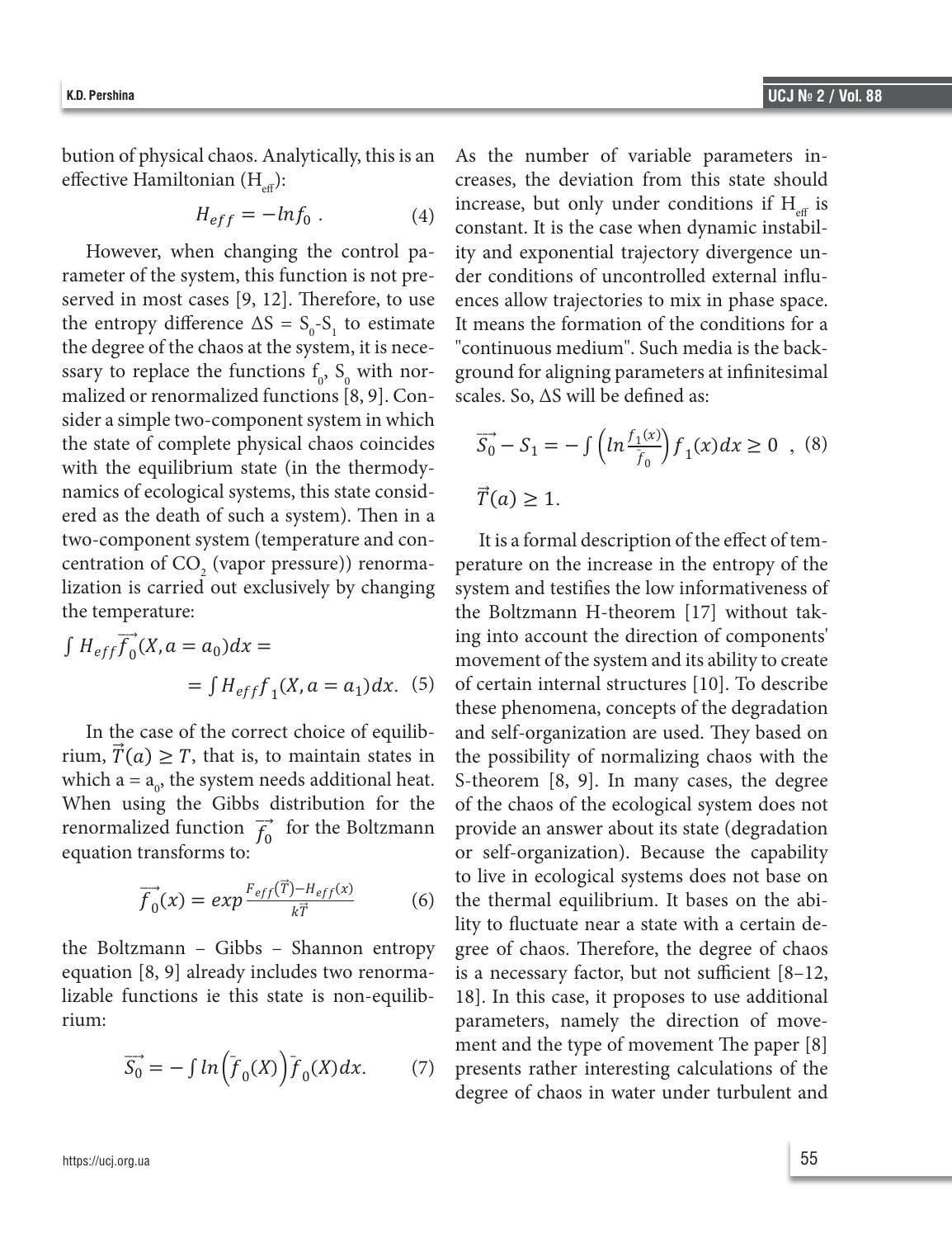laminar flow conditions. Calculations indicate the appearance of the new structures of water (Bernall – Fowler cells) in the turbulent flow [19]. Such structures significantly decrease the entropy in turbulent flow relatively to laminar flow. It means, that turbulence is a factor that forms new structures in the "continuous media' and decreases the full entropy of system. Why? If the laminar flow is selected as a level of physical chaos, the role of effective Hamiltonian plays the middle kinetic energy of the laminar flow. According to Boltzmann law, to fulfilling the equilibrium between kinetic energies of laminar and turbulence flows, the laminar flow must be "heated", i.o. that flow needs an energy dotation.

$$
k_B T_{lam} = k_B T_{turb} + \frac{m}{3} \langle (\delta u)^2 \rangle \gg k_B T_{turb} \tag{9}
$$

Reynolds stress tensor. However, the Reynolds space of finite dimension. In this case, the temperature difference determined as a sum of squared diagonals of the

stresses have collective degrees of freedom, and part of the laminar flow is replaced by collective degrees of freedom in the transition to turbulent: turbulent:

$$
T(S_{lam} - S_{turb}) \frac{mn}{2} \langle (\delta u)^2 \rangle \ge 0. \quad (10)
$$

So, by increasing the degree of the turburoccini<br>Colora lence system loses entropy and changes the degree of chaos.

nar flow must be "heated", i.o. that flow needs gradients of energy and mass transfers (fig. 1). an energy dotation. In this case, we can't use only thermodynam- $\frac{d\pi}{3} \langle (\delta u)^2 \rangle \gg k_B T_{turb}$  tics components. That is why, for saving the  $\frac{d\alpha}{dt}$ In this case, the temperature difference de- change the gradients into tensors for a linear termined as a sum of squared diagonals of the multicomponent algebraic object in a vector From another hand, changing the properties of one "continuous media" forms the new "continuous media" with lower entropy as in the nonequilibrium second genus phase transformation. It means that such a system generates thermodynamics conditions, it is necessary to space of finite dimension. ics parameters due to the formation of kine-



Fig.1. Scheme of turbulent flows impact after burning on the formation of entropy decrease gradients for ecological system.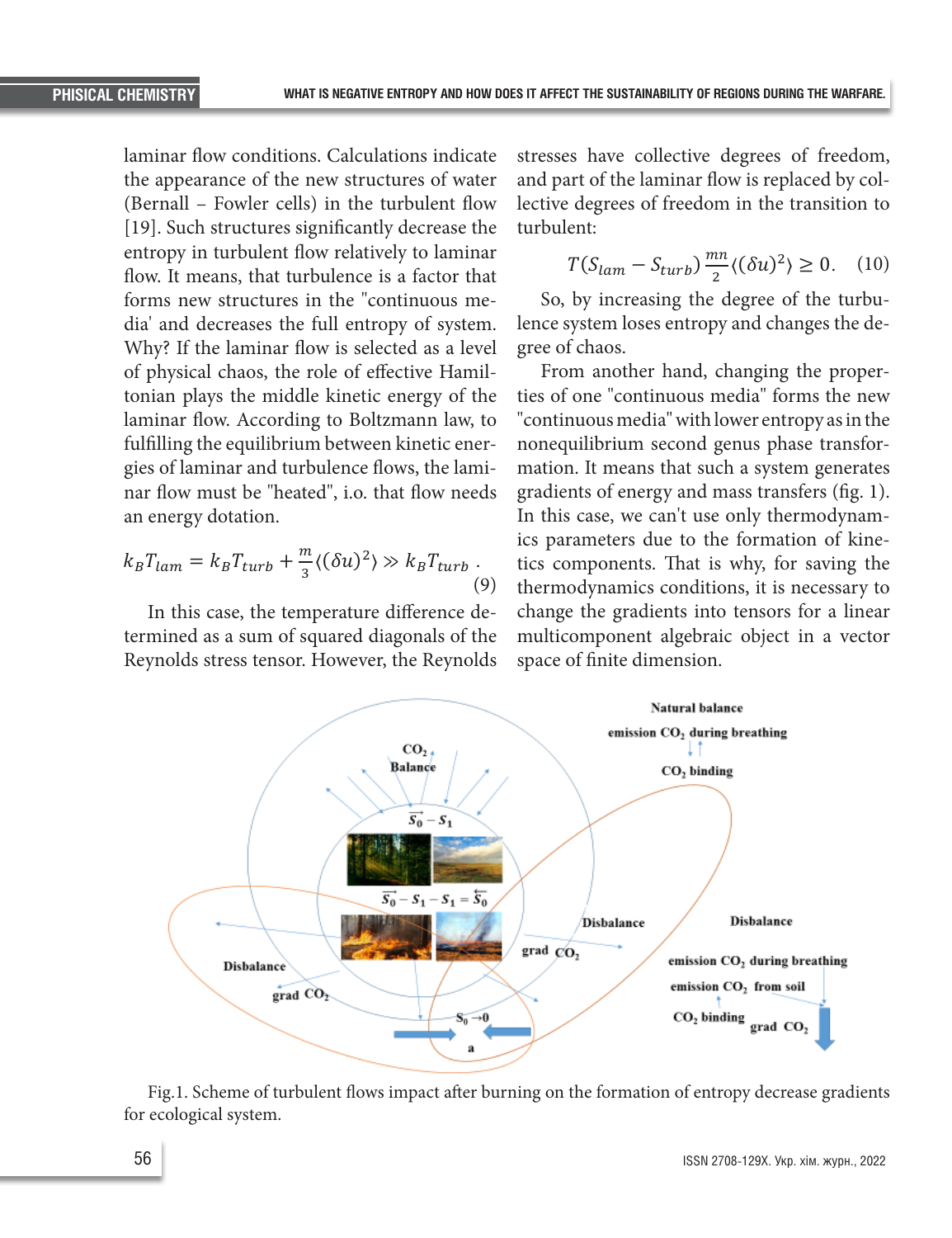Taking into account the presence of the sum of squared diagonals of the Reynolds stress tensor, in this case, there may generate a new system of coordinates that can have counter tensors. The presence of such tensor, according to Einstein's rule, increases the distance of impact. From another hand, the counter tensor in equation 8, should reduce entropy to the side of the zero value (fig.1 a). So, the system loses chaos and moves to the side of an equilibrium state.

At the same time, increasing the distance of impact raises the probability of the formation zone with low entropy located outside the region where there were turbulent phenomena. Thus, the presence of only one territory with direct fluxes of chemical compounds (in our case – carbon dioxide) leads to environmental consequences, which form a region with minimal entropy ( the region without the capability to recover by itself). So, the level of entropy loss is the factor assigning the level of destroy the ecological system.

*THE MODEL OF THE REGION DURING AND AFTER WARFARE.* Now let's look at the sustainable state model of any region (fig. 2). This state is formed by the equiprobable overlap of the three components (ecology, economy, and social sector) [20]. Such overlap can take place only in the case of the spherical symmetry of these components. In this case, a certain area is formed with a uniform overlap of these states (Table1, fig. 2, a).Violation of such symmetry in the basic ecological system leads to the destruction of the model of sustainable development in the region with warfare. And also sharply increases the likelihood of violation of the such development in neighboring regions (fig. 2, b).



Fig. 2. Scheme of changing the model of sustainable state of the region under warfare, taking into account two and four factors of influence.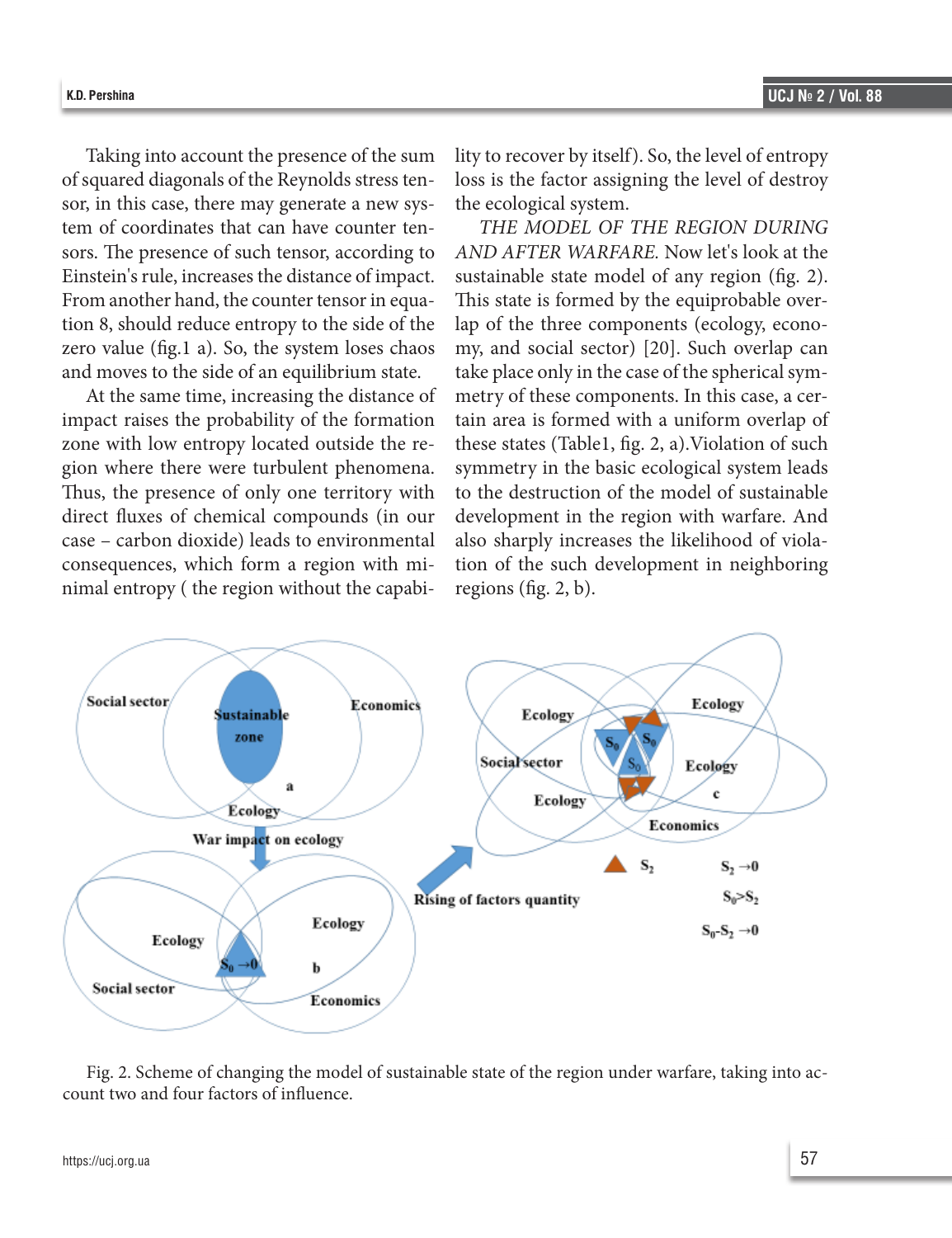What happens to the environmental component of such a system in the presence of only fires due to hostilities. It leads to the loss of spherical symmetry of the ecological base and the appearance of areas with low entropy All this leads to a loss of the possibility of forming any stable zone (Fig. 2, b). With increasing the number of factors (such as nitrogen compounds or other toxic chemicals), there is a high probability of additional zones with even lower entropy values formation. In this case, another "steady-state" area is formed. And this region has no the own ability to function (fig. 2, c). Moreover, with the increase in the number of influencing factors, especially in large areas, the probability of loss and narrowing of regions with a stable state in neighboring regions increases sharply. All these factors make it impossible to implement the model of sustainable development not only in regions with war but also in neighboring regions.

*CONCLUSIONS.* The physical sense of the "negentropy" as the direction of spontaneous transformation in the ecological system is discribed. Using the changing of entropy  $( \Delta S )$ as a measure of chaos was shown that level of entropy decreasing correlated with the level of the ecological system destruction. By implementation of the Reynolds stress tensor and collective degrees of freedom, the model of decreasing entropy in turbulence flow was proposed. The phenomenological model for the description impact of warfare on the sustainability of regions was received using the change of entropy after burning plants and soils. The destruction of the region's sustainable development was described use the spherical symmetry of the components in the sustainable development model and its violation.

## **ЩО ТАКЕ НЕГАТИВНА ЕНТРОПІЯ І ЯК ВОНА ВПЛИВАЄ НА СТІЙКІСТЬ РЕГІОНІВ ПІД ЧАС ВІЙНИ.**

#### *К. Д. Першина1*

*1 Інститут загальної та неорганічної хімії ім. В. І. Вернадського НАН України, просп. Акад. Палладіна, 32/34, Київ 03142, Україна e-mail: Pershina@ionc.kiev.ua*

Вплив війни в одному регіоні на інші регіони було показано за допомогою базових фундаментальних законів термодинаміки та тенденцій зниження ентропії. Фізичний зміст негентропії на основі хімічної термодинаміки було описано як напрям спонтанного перетворення в екологічній системі. Використовуючи як основний параметр величину зміни ентропії за неконтрольованої дії на знищення рослин і ґрунтів, отримано рівняння та феноменологічна модель для опису впливу бойових дій на екологічну частину регіону. Відповідно до цієї моделі система, в якій немає рослин і всі ґрунти зруйновано, вже переходить у стан, коли неможливо реалізувати реакції окислення ΔH <0 і реакції фотосинтезу ΔS <O. Така система без зовнішніх додаткових факторів не може існувати. Наявність зони з турбулентними потоками дуже підвищує схильність утворення станів із меншою ентропією, ніж ентропія в критичному стані. При збільшенні кількості факторів (наприклад, виділення сполук азоту або інших токсичних хімічних речовин) існує висока ймовірність появи додаткових зон зі ще нижчими значеннями ентропії. Збільшується ще одна «постійна» зона з відсут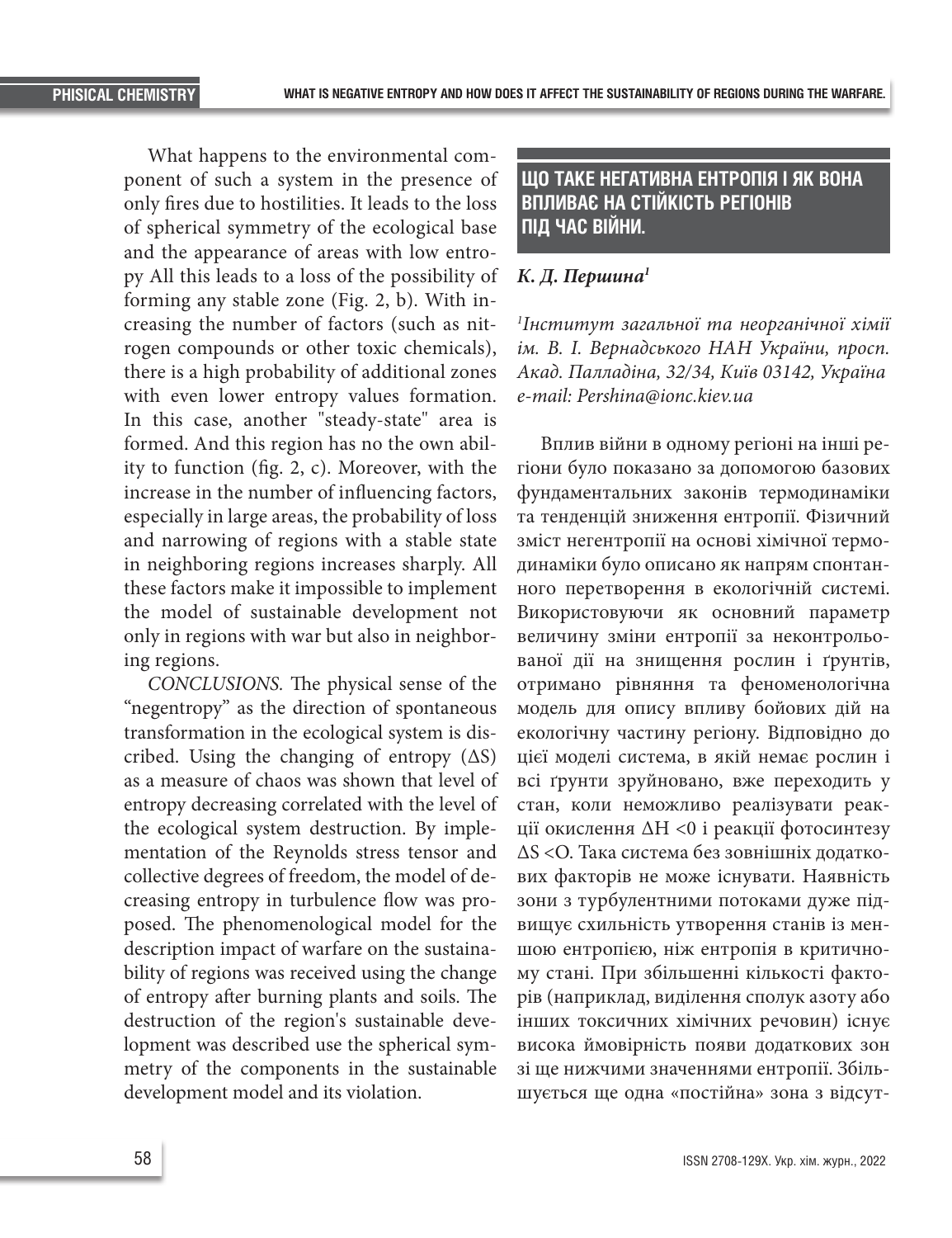ністю можливості власного функціонування. Формування цієї зони буде розташовуватися за межами регіону, де відбувалися турбулентні явища за рахунок утворення спрямованих потоків речовин. Зі збільшенням кількості факторів впливу, особливо на великих територіях, різко зростає ймовірність звуження та повної втрати стабільного стану територій у сусідніх регіонах.

**Ключові слова:** негентропія, війна, стійкість, термодинаміка, відкрита система, довкілля.

#### **REFERENCES**

- 1. Report of the United Nations Conference on Environment and Development in June 1992 in Rio de Janeiro–Documents–Agenda 21 (Ed.: Bundesministerium f¸r Umwelt, Naturschutz und Reaktorsicherheit), Bonn, o.J.
- 2. Plan of Implementation of the World Summit on Sustainable Development http://www.un.org/esa/sustdev
- 3. A/CONF.151/26 (Vol. I) REPORT OF THE UNITED NATIONS CONFERENCE ON ENVIRONMENT AND DEVELOPMENT http://www.un.org/documents/ga/conf151/ aconf15126-1annex1.htm 3/5
- 4. Vernadsky V. I. Problems of biogeochemistry II. *Trans. Conn. Acad. Arts Sci*. 1944. **35**: 493–494.
- 5. Schrödinger E. *Statistical thermodynamics*. Courier Corporation. 1989.
- 6. Schrodinger E. *What is life? The physical aspect of the living cell*. At the University Press. 1951.
- 7. Prigogine I. Why irreversibility? The formulation of classical and quantum mechanics

for nonintegrable systems. *International journal of bifurcation and chaos*. 1995. **5**(01):  $3 - 16$ .

- 8. Klimontovich Y. L. Turbulent Motion. The Structure of Chaos. In *Turbulent Motion and the Structure of Chaos*. Springer, Dordrecht. 1991. 329–371.
- 9. Klimontovich Y. L. Transition from Generalized Kinetic Equation to Equations of Gas Dynamics. In *Statistical Theory of Open Systems*. Springer, Dordrecht. 1995. 235–257.
- 10. Rio L. D., Åberg J., Renner R., Dahlsten O., & Vedral V. The thermodynamic meaning of negative entropy. *Nature*. 2011. **474**(7349): 61–63.
- 11. Jacob E. B., Shapira Y., & Tauber A. I. Seeking the foundations of cognition in bacteria: From Schrödinger's negative entropy to latent information. *Physica A: Statistical Mechanics and its Applications*. 2006. **359**. 495–524.
- 12. Shear D. An analog of the Boltzmann H-theorem (a Liapunov function) for systems of coupled chemical reactions. *Journal of theoretical biology*.1967. **16**(2): 212–228.
- 13. Kesselmeier J., Ciccioli P., Kuhn U., Stefani P., Biesenthal T., Rottenberger S., ... & Andreae M. O. Volatile organic compound emissions in relation to plant carbon fixation and the terrestrial carbon budget. *Global Biogeochemical Cycles*. 2002. **16**(4): 73–1.
- 14. Field C. B., Behrenfeld M. J., Randerson J. T., & Falkowski P. (1998). Primary production of the biosphere: integrating terrestrial and oceanic components. *Science*. **281**(5374): 237–240.
- 15. Ozeki M., & Heki K. Ionospheric holes made by ballistic missiles from North Korea detected with a Japanese dense GPS array. *Journal of Geophysical Research: Space Physics*. 2010. **115** (A9).